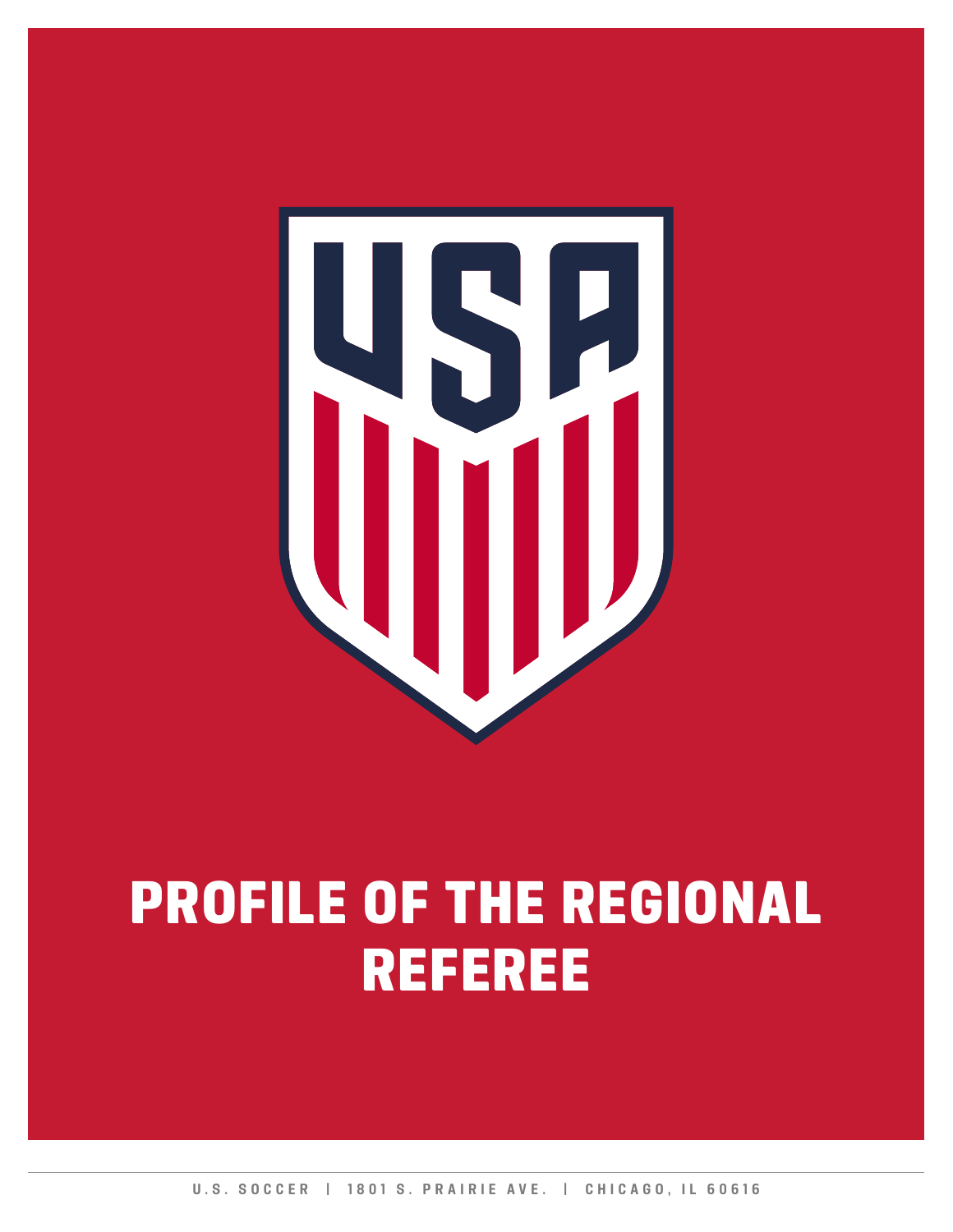

#### **CONTEXT OF THE PERFORMANCE ENVIRONMENT**

#### **THE REGIONAL REFEREE:**

- Officiates games (youth and adult competitions) in 11v11 outdoor fields
- Works primarily with Grassroots Referees and Regional Referees (new or experienced), may include National Referees
- Facilitates games for grassroots players (youth and adult)
- Works in regional and national adult competitions, including NPSL, USL-2, & Lamar Hunt Open Cup
- Collaborates with coaches with diverse backgrounds (new and experienced coaches, volunteers, etc.) to ensure player safety and responsible spectator behavior

### **PURPOSE OF THE JOB**

#### **THE REGIONAL REFEREE:**

- Facilitates a fair and safe game for the players by enforcing/ applying the Laws of the Game
- Clearly communicates decisions based on perception and interpretation of player's actions
- Facilitates understanding and application of the Laws of the Game for players, coaches, and spectators
- Keeps an accurate record of the game (goals scored, misconduct, injuries, etc.)

#### **RESPONSIBILITIES AND ROLES THE REGIONAL REFEREE:**

- Prepares prior to the game, manages post-game responsibilities, and reflects on the performance after the game
- Demonstrates leadership characteristics before, during, and after the game
- Assumes ownership of self-development through on-line, inperson, and field session opportunities offered by U.S. Soccer
- Accepts or declines games in a timely manner and maintains updated availability calendar
- Ensures that the field conditions are safe for play
- Officiates and maintains control of the game
- Works together with other match officials in a referee team
- Final decision-making authority on matters that apply to the Laws of the Game
- Accountable to the competition authority (youth or adult league, U.S. Soccer)

#### **TASKS AND PROCESSES OF THE REGIONAL REFEREE PREPARING FOR A GAME**

- Navigate the game assignment process
- Understand the game
- Maintain physical aptitude
- Perform pre-game activities

#### **OFFICIATING A GAME**

- Understand the dynamics of the modern game
- Make decisions that impact the game
- Use personality to control the game and manage players
- Demonstrate physical aptitude
- Communicate decisions clearly and confidently
- Lead the referee team

#### **MANAGING POST-GAME ACTIVITIES**

- Conclude the game
- Complete the game report(s)

#### **REFLECTING ON THE PERFORMANCE**

• Reflect on and evaluate key moments and decisions in the match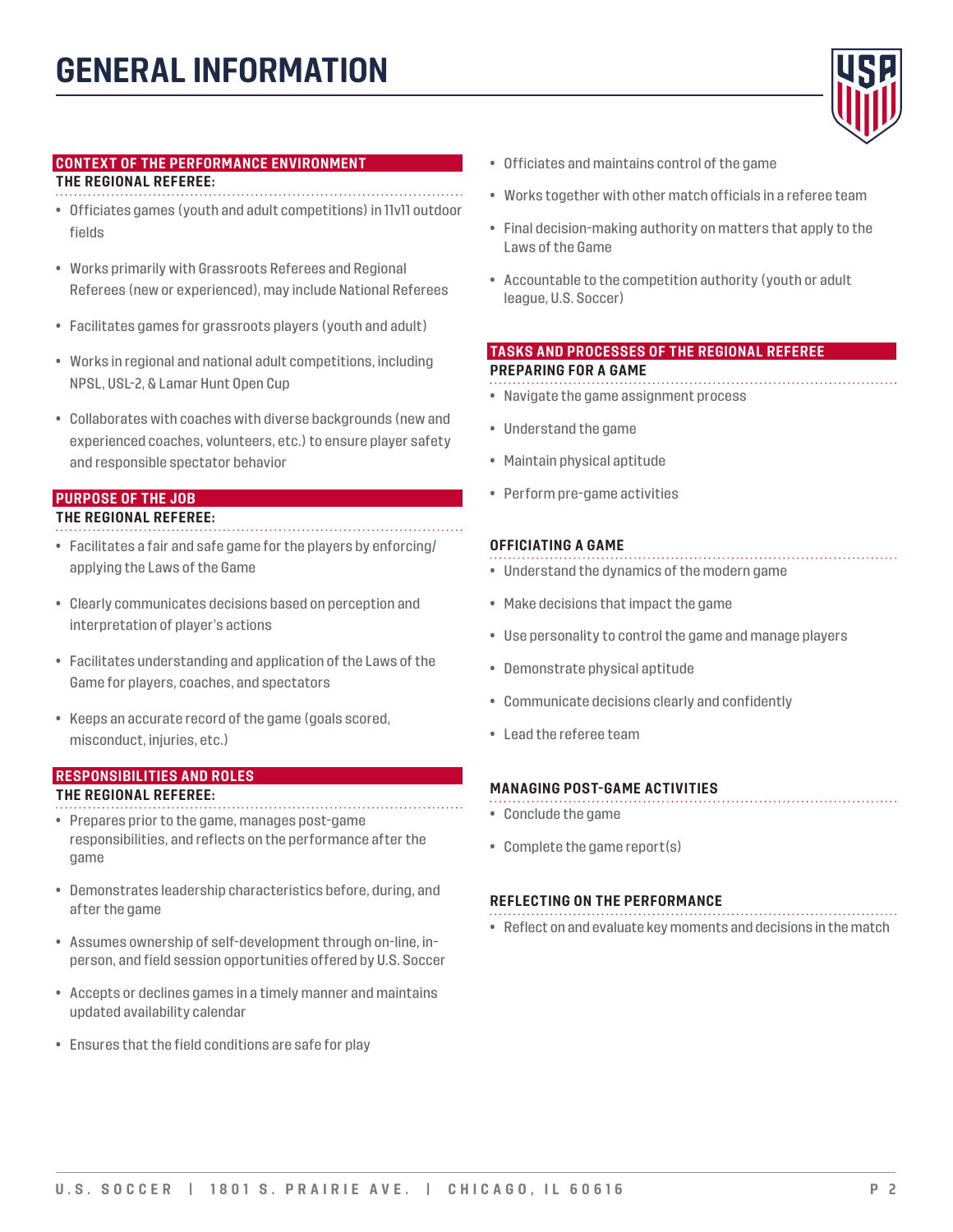

The Regional Referee is able to prepare for a game and is competent in the below.

#### **NAVIGATING THE GAME ASSIGNMENT PROCESS**

#### **THE REGIONAL REFEREE IS ABLE TO:**

- Honor all accepted assignments
- Invest in technical equipment (uniform, whistle, cards, flags, etc.)
- Connect with assignor(s)
- Use assigning platforms/applications
- Communicate availability to work games
- Gain knowledge about the game assignment process
- Accept or decline games within 72 hours
- Connect with referee team
- Connect with referee coach(es)/mentor(s)

#### **UNDERSTANDING THE GAME**

#### **THE REGIONAL REFEREE IS ABLE TO:**

- Gain knowledge about team tactics that teams may use during the game
- Understand the FIFA Laws of the Game and Rules of Competition
- Understand the level of match management involved in various grassroots, adult, regional, and national competitions
- Understand performance environment applicable to a team(s) or club(s), or league (safe, development, winning at all cost, etc.)

#### **OUTCOMES:**

- Professional look with appropriate attire & equipment
- Game opportunities to apply knowledge about preparation for games in various competitions
- Line of communication with assignor(s) and referee colleagues
- Availability of the referee to accept appropriate level games
- Resource for advice about game assignments
- Positive good impression that typically earns respect from players & coaches

#### **OUTCOMES:**

- Game plan that addresses:
	- the expectations from players and coaches
	- positioning and movement adjusted to team tactics
	- signals, mechanics, and decision making
	- attacking to defending
	- defending to attacking
	- increasing football understanding
- Preparing for decision making to promote a fair and safe environment
- Preparing for decision making to maintain control of the game
- Understanding the meaning of reading the game

#### **MAINTAINING PHYSICAL APTITUDE**

#### **THE REGIONAL REFEREE IS ABLE TO:**

- Enhance their knowledge about optimal physical fitness
- Understand the physical demands of the game
- Successfully pass fitness test
- Integrate information about nutrition, rest, and recovery, and their relation to fitness
- Integrate information about warm up & cool down drills before and after the game
- Attend referee field sessions in their local area and/or competitions (youth & adult, US Soccer, etc.)
- Evaluate the environmental considerations (weather) surrounding outdoor training sessions (hydration, equipment, etc.) and adjust as needed

- A training plan to reach personal goals related to optimal fitness
- Understanding of fitness for the performance environments in grassroots and adult, regional, and national competitions
- Performing a warmup and cool down routine before and after the game, respectively
- Self-comfort and self-confidence to lead the accepted game at current level of fitness
- Use of injury prevention approaches to prepare for the performance environment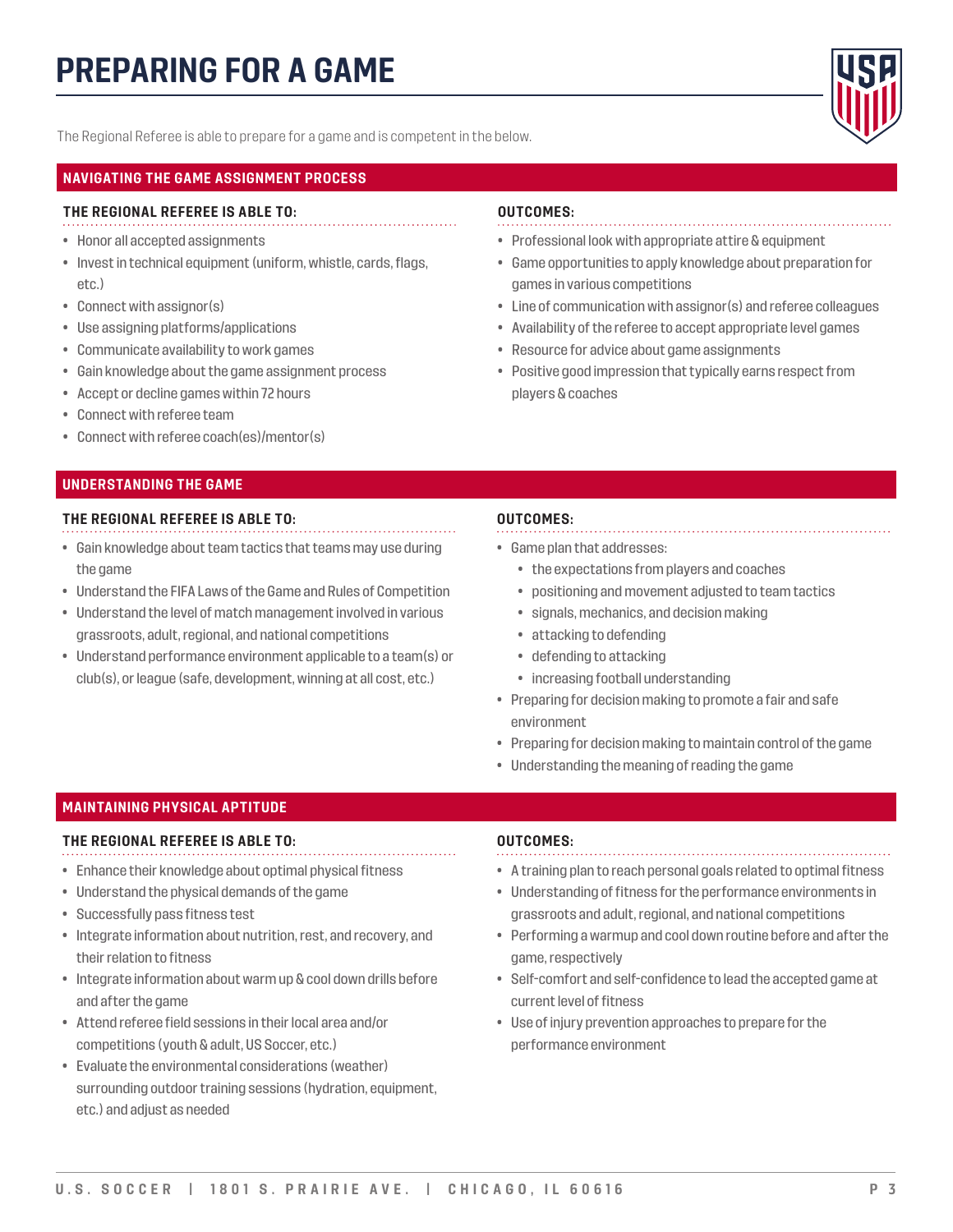

#### **PERFORMING PRE-GAME ACTIVITIES**

#### **THE REGIONAL REFEREE IS ABLE TO:**

- Actively lead the referee team in a pre-game conference and in conducting pre-game inspections (the field of play, the game ball, and the player's equipment)
- Actively participate with the referee team in checking the rosters and checking-in players and coaches
- Connect with coaches & players via check-in, pre-game conference, and/or coin toss
- Actively participate with the referee team in a group and individual warmup prior to the game

- 
- Ensured safety prior to the game in collaboration with players & coaches
- Creating an environment of cooperation prior to the game to promote positive sporting behavior
- Minimizing risk of injury during a game for the referee team
- Promoting positive relationship with referee team during pre-game activities and preparing to work as a team during the game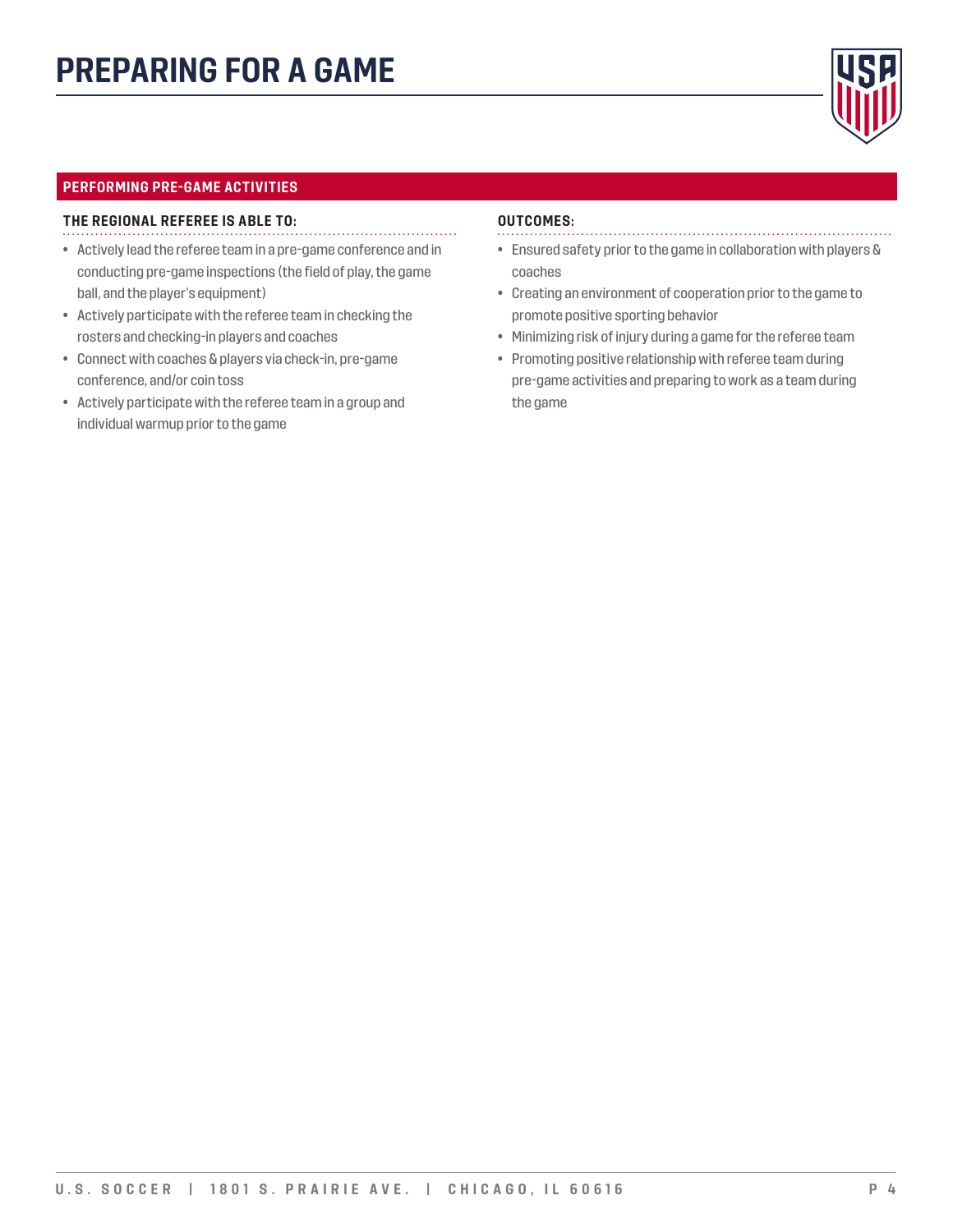

The Regional Referee is able to officiate games and is competent in the below.

#### **MAKING DECISIONS THAT IMPACT THE GAME**

#### **THE REGIONAL REFEREE IS ABLE TO:**

- Perceive, interpret, and make decisions on the field of play (including fouls)
- Make split-second decisions based on the collected information
- Scan & use position of players and movement of players as cues for taking optimal position
- Use the Laws of the Game to interpret players' actions (challenges, handball, penalty area incidents, tactical fouls, and offside offenses)
- Collaborate with the referee team to make decisions during the game
- Make decisions based on the current & relevant Laws of the Game and Rules of Competition

#### **UNDERSTANDING THE GAME**

#### **THE REGIONAL REFEREE IS ABLE TO:**

- Understand team tactics
- Read the game by recognizing each team's
- general style of play
- Recognize key players (by technical skill, position, speed, behavior, etc.)
- Recognize potential conflicts
- Apply the Laws of the Game based on observed players' actions and FIFA Considerations for interpretation
- Apply knowledge about advantage, offside, fouls & misconduct, restarts, etc.
- Understand the role of the coach & team officials and recognize responsible & irresponsible behavior

#### **OUTCOMES:**

- Application of decision-making process for the match official
- Consistency of decisions during a match
- Optimal position to witness the action (1st step of decisionmaking process)
- Increased consistency and accuracy of decision on the field
- Clear and confident communication with players, coaches, others in the field
- Teamwork
- Application of the FIFA Laws of the Game
- Accurate decisions
- Safety and control of the game
- Safe and fair environment

#### **OUTCOMES:**

- Adapting decision-making to fit the game and players' needs for fair and safe environment
- Optimal positioning and movement to witness the action (1st step of making decision)
- Facilitation of a safe and fair environment for players
- Positively managing game for players, coaches, spectators, & referee team
- Improved management of coaches and technical area, where appropriate
- Building relationships that help manage players' behavior, emotions, etc.
- Recognizing and anticipating actions to prevent escalation between opponents
- Clear and confident communication with players and coaches
- Recognizing and anticipating where to move for the next phase of play

#### **DEMONSTRATING PHYSICAL APTITUDE**

#### **THE REGIONAL REFEREE IS ABLE TO:**

- Keep up with the pace of the game
- Apply various speeds (jog/run/sprint) and directional changes based on level of play and teams' tactics

- Improved positioning and movement to optimize vision of players
- Proximity and angle of view to active play
- Proximity to manage players' emotions, when needed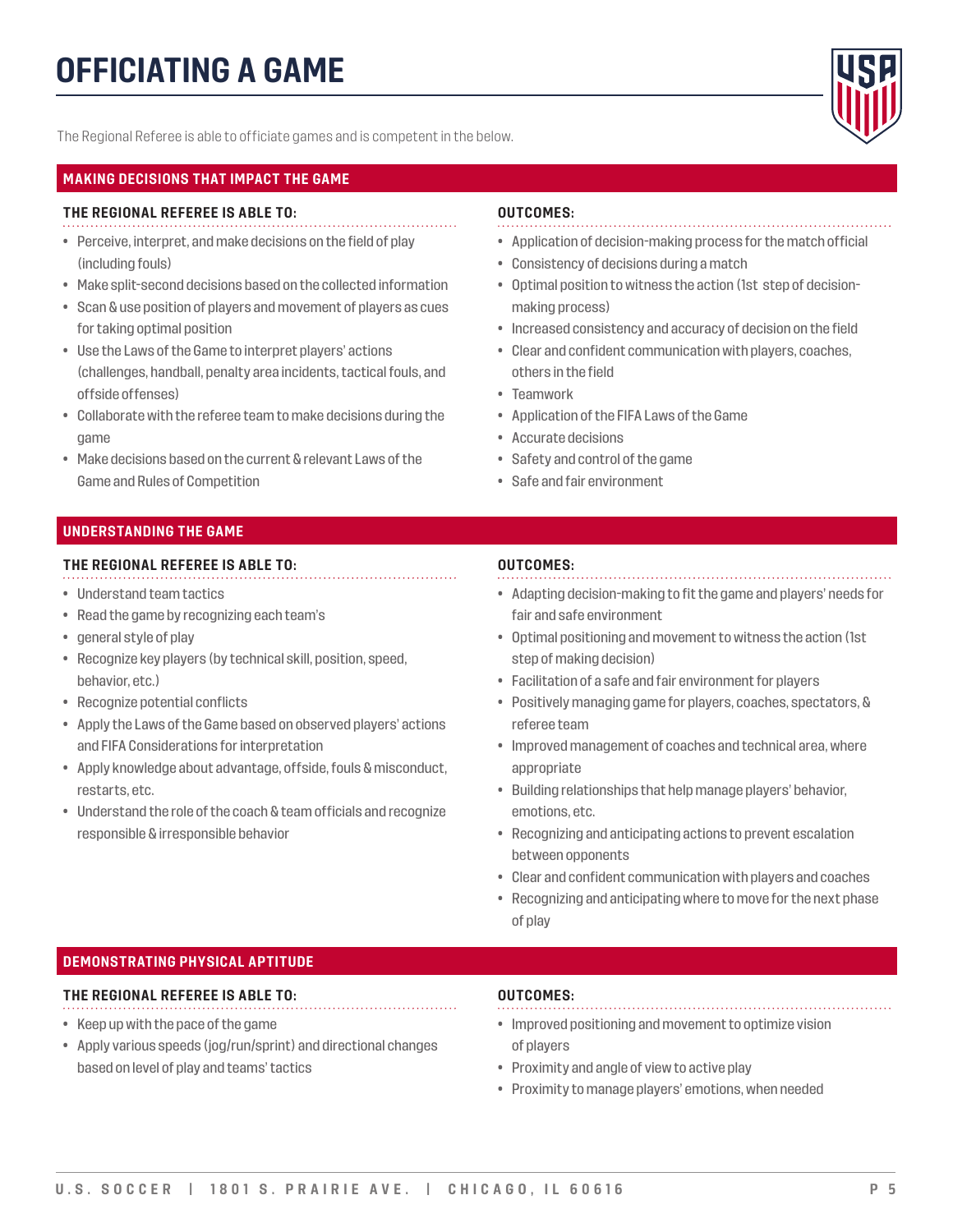### **OFFICIATING A GAME**



#### **COMMUNICATING CLEARLY AND CONFIDENTLY**

#### **THE REGIONAL REFEREE IS ABLE TO:**

- Demonstrate calm, confident body language when communicating public decisions
- Manage player and coach behavior with verbal and non-verbal communication
- Communicate decisions using signals, body language, and tools (flags, whistle, etc.)
- Manage player and coach behavior

#### **LEADING THE REFEREE TEAM**

#### **THE REGIONAL REFEREE IS ABLE TO:**

- Establish the standard for foul selection on the field
- Establish the standard for misconduct
- Collaborate with colleagues to make decisions that are out of the view of the referee
- Take initiative to make decisions that contribute to overall game management (whether Referee, AR, or 4th Official)
- Keep an accurate record of the game (goals, cards, injuries, etc.) in conjunction with the referee team

#### **USING PERSONALITY TO CONTROL THE GAME**

#### **THE REGIONAL REFEREE IS ABLE TO:**

- Display characteristics and qualities that contribute to game control
	- Confidence
	- Courage
	- Concentration
	- Conflict-resolution skills
	- People management
- Clearly and confidently use body language to communicate decisions and engage with players and coaches, as needed
- Control emotions and behave in a calm and collected manner, specifically during key match incidents or moments of high pressure
- Remain approachable for a player, coach, or captain that behaves respectfully

#### **OUTCOMES:**

- 
- Display of confidence in decision and clarity of the decision
- Display of clear public communication of decisions
- Player or coach behavior refocused to their role in the game

#### **OUTCOMES:**

- Consistent referee team foul and misconduct selection
- Increased awareness and correct decisions by the referee team
- Collaboration between referee team on key match decisions

- Promoting a professional environment during the game
- Promoting integrity during the game
- Promoting respect during the game
- Demonstrating a high work rate to be in position to see, interpret, and make accurate decisions that contribute to control of the game
- Protecting the physical integrity of the players on the field
- Building professional relationships on game day, before, during, and after the game with:
	- Players
	- Team officials
	- Competition support staff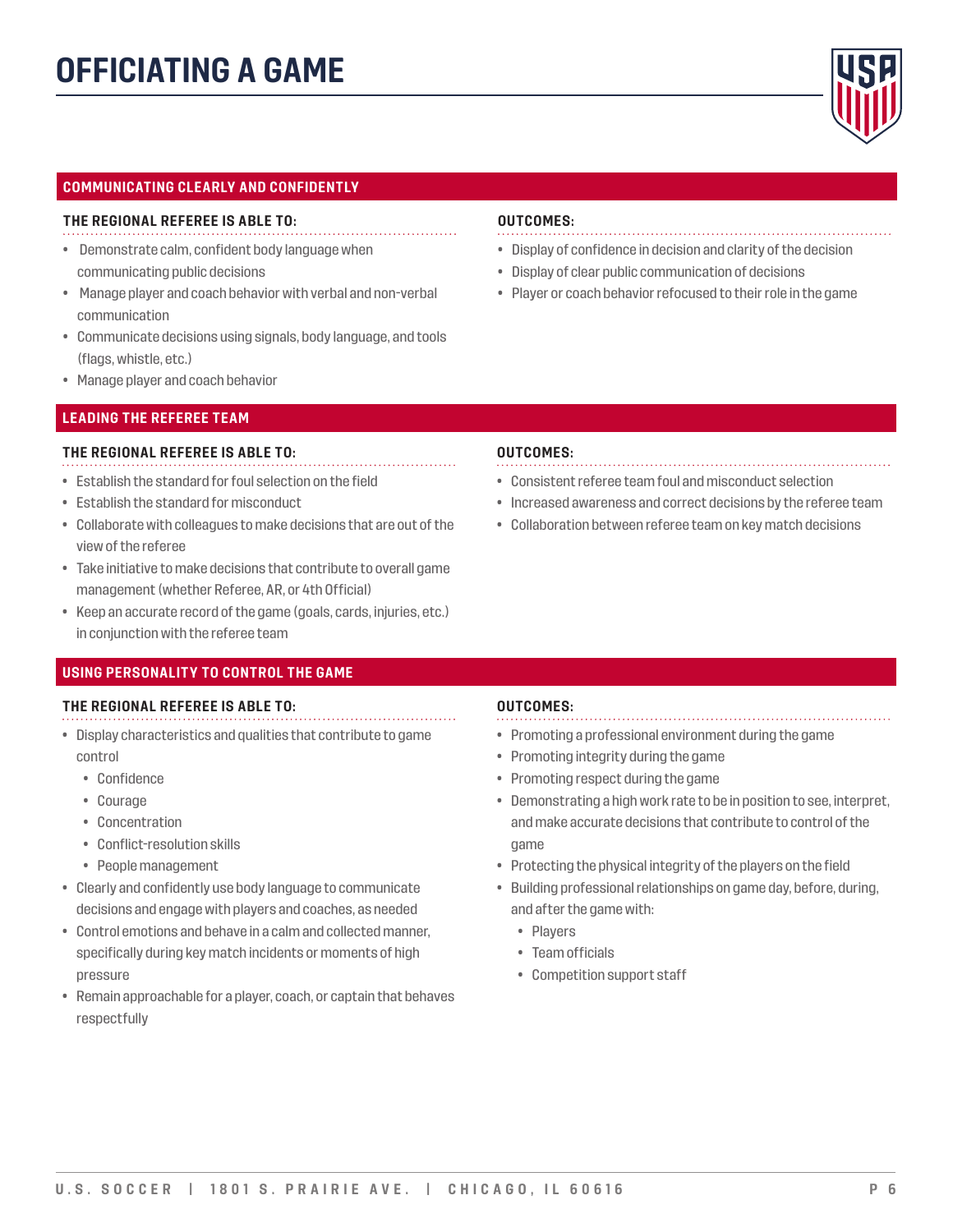### **MANAGING POST-GAME ACTIVITIES**



The Regional Referee is able to manage post-game activities and is competent in the below.

#### **CONCLUDING THE GAME**

#### **THE REGIONAL REFEREE IS ABLE TO:**

- Carry out post-game activities (gather game balls, join rest of the referee team in the field of play, and monitor players and technical staff)
- Ensure the referee team's safety post-game
- Lead the referee team to collect and verify relevant information for the game report
- Return player passes and signed roster, when applicable

#### **COMPLETING THE GAME REPORT(S)**

#### **THE REGIONAL REFEREE IS ABLE TO:**

- Confirm the accuracy of the report information with other members of the referee team for the game
- Document all required information (score, substitutions, misconduct, etc.) in the referee game report
- Recognize and submit when a supplemental referee game report is needed by the competition authority
- Review and confirm that the information in the report(s) is clear and that the language in the FIFA Laws of the Game is used
- Submit completed report(s) on time to the competition authority and other administrative roles (assignor, SRC, U.S Soccer, etc.)

#### **OUTCOMES:**

- Smooth transition from end-of-the-game to post-game activities
- Increased accuracy and clarity of report(s) for competition authority
- Report that meets the standards of the competition and/or recommendations by U.S. Soccer

- Understanding the aspects of and standards for submitting reports and identifying areas for improvement
- Knowledge about basic components of submitting reports as recommended by U.S. Soccer
- Submitting supplemental report for injuries where player does not return to field of play, send-off offenses, and other unusual incidents